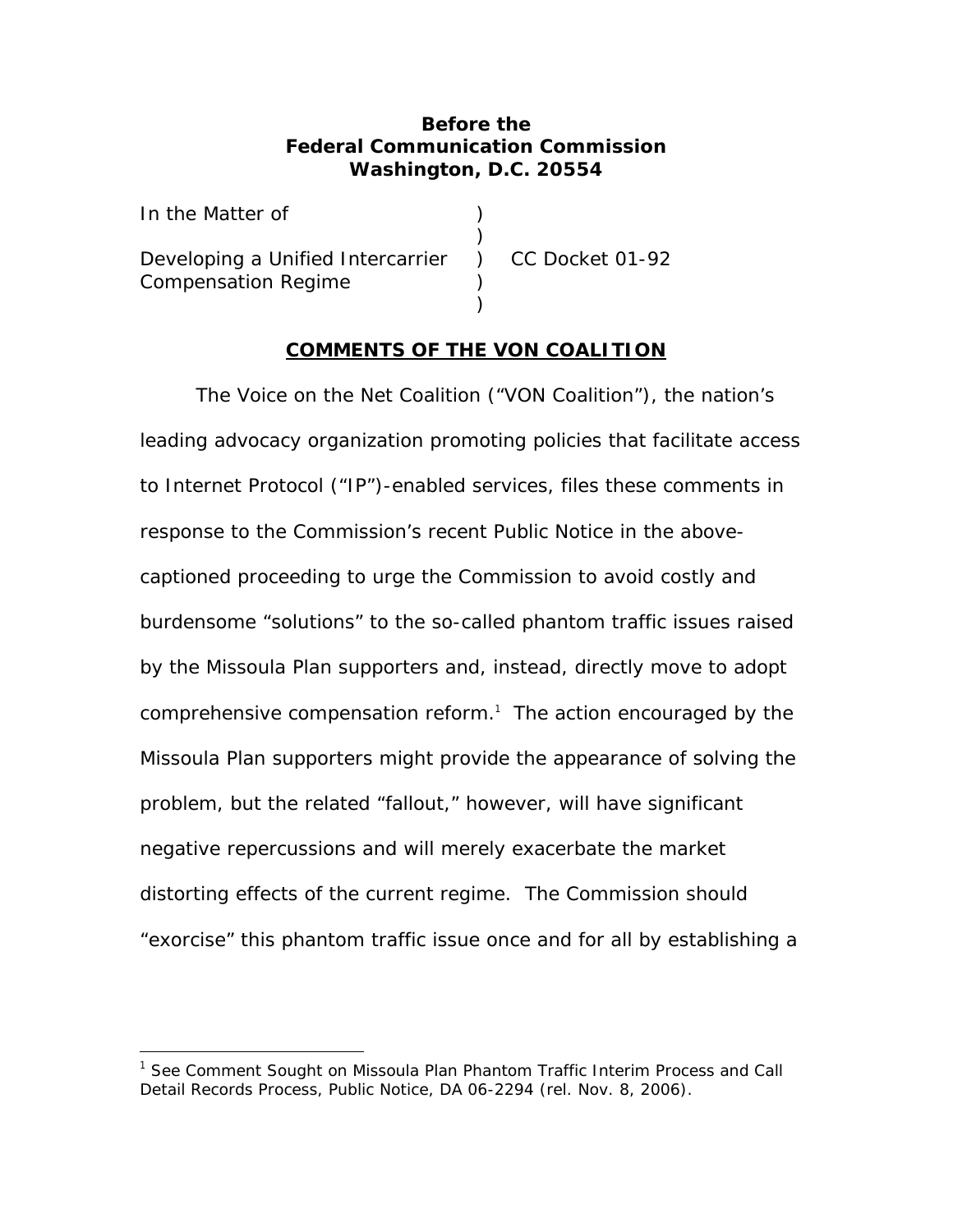new intercarrier compensation regime that fosters competition and

innovation to the benefit of consumers nationwide.

The VON Coalition urges the Commission to consider two

questions before it adopts any new rules related to phantom traffic:

- (1) Have proponents of additional regulation adequately demonstrated a quantifiable problem that cannot be addressed through vigilant enforcement of current rules? and
- (2) If so, does the cost of the problem and its solution outweigh the additional costs and burdens that will flow to customers and competitors as a result of the solutions?

## **I. Phantom Traffic "Solutions" Confirm the Failures of the Current Compensation Structure and the Need for Comprehensive Reform**

The Commission need not adopt new, costly, and cumbersome

rules to address piecemeal issues such as phantom traffic where

Commission enforcement of current rules and adoption of

comprehensive reform provide far more rational solutions.<sup>2</sup>

There are two distinct issues that the Missoula Supporters seek

to resolve with their phantom traffic proposals. The first issue involves

the scope and details of calling party information that is generated and

exchanged. As discussed in detail in Section II.B below, the FCC's

<sup>&</sup>lt;sup>2</sup> The Commission has taken a strong view against piecemeal decisions that might "stymie comprehensive reform." For example, in rejecting a recent forbearance petition, the Commission was concerned that "such relief would . . . require us to prejudge important issues pending in broader rulemakings and otherwise distort the Commission's deliberative process." *Petition of SBC Communications Inc. for Forbearance from the Application of Title II Common Carrier Regulation to IP Platform Services*, Memorandum Opinion and Order, 20 FCC Rcd 9361 (2005).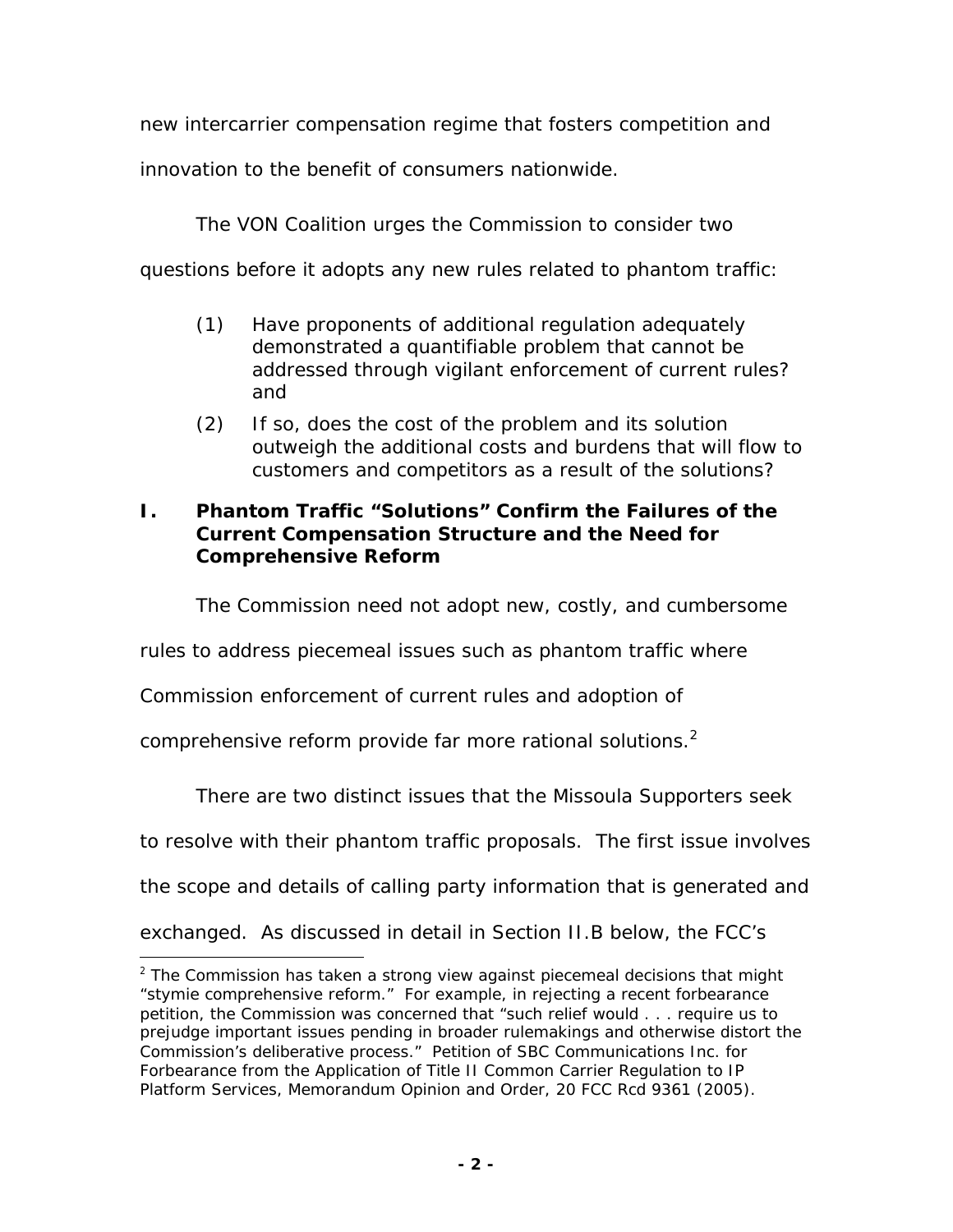current rules already address this concern. Specifically, carriers that utilize SS7 signaling *already* are required to transmit the calling party number associated with an interstate call to interconnecting carriers.<sup>3</sup>

 The second issue is that Missoula supporters seek to establish an appropriate compensation structure for traffic that does not meet the billing requirements of terminating LECs. Proponents of additional regulatory burdens seek to impose backward-looking obligations and high access rates on competitors in the guise of "phantom traffic" solutions for two underlying reasons: (1) the current compensation structure does not reflect current technological and market realities; and (2) some are seeking to remedy deficiencies in their own billing systems. Thus, should the Commission determine that it must amend its current rules and delay comprehensive reform, it should adopt forward-looking rules that will enable the transition to a unified compensation rate. Any new rules should not lose sight of the failures of the current system, and focus on consumer benefits, encouraging innovation, and competition. A rush to judgment on the phantom traffic issues, without proper consideration of the interest of consumers and the repercussions of the reforms on competition and innovation, would be a dramatic departure from the Commission's stated goals for compensation reform. As the Commission noted in

<u>.</u>

 $3$  47 C.F.R. §64.1601(a).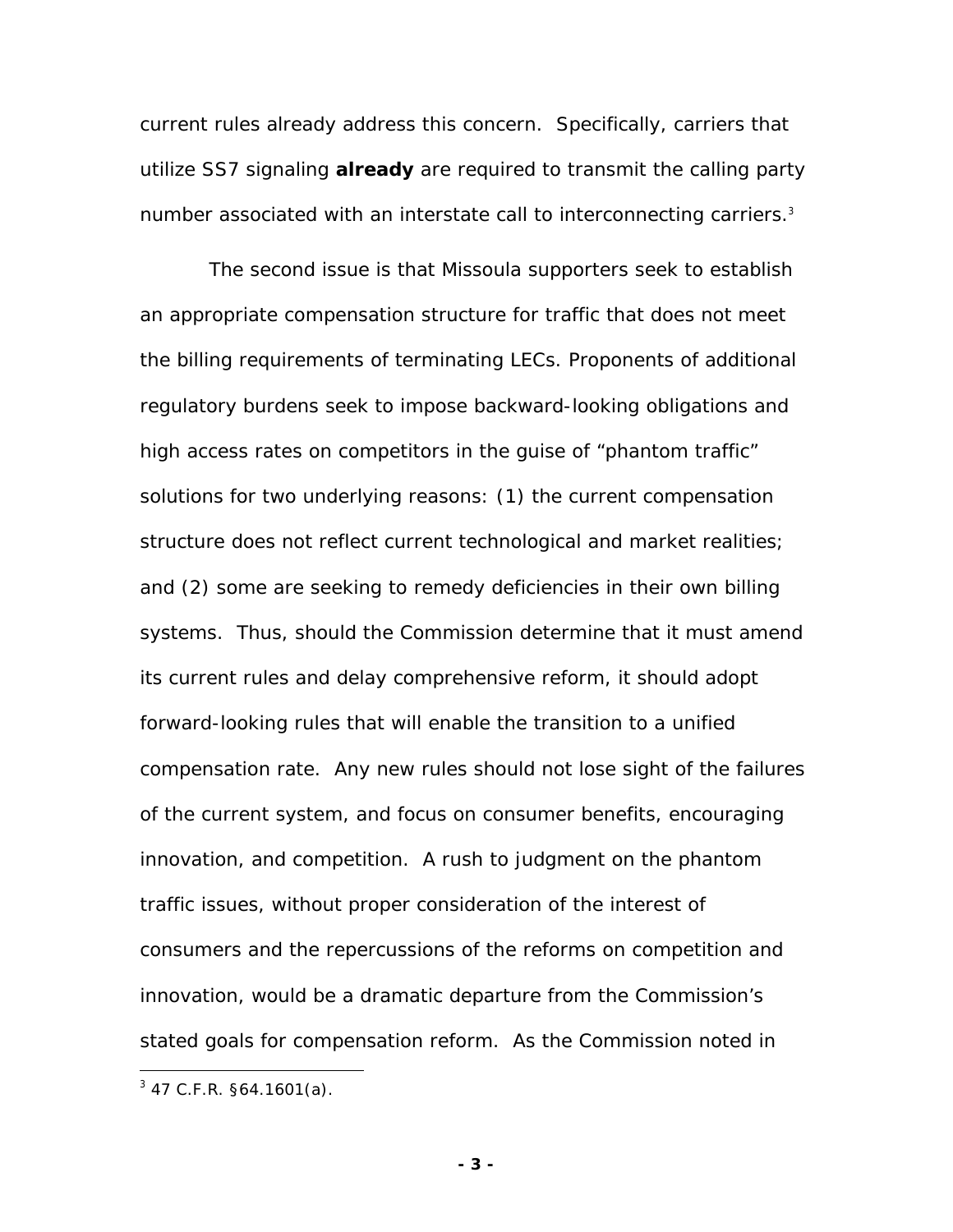the *Intercarrier Compensation NPRM*, its decisions regarding compensation should encourage network efficiency and investment and the development of efficient competition.<sup>4</sup> Further, as stated in the *Intercarrier Compensation Further Notice*:

[A]ny new intercarrier compensation approach must be competitively and technologically neutral. Given the rapid changes in telecommunications technology, it is imperative that new rules accommodate continuing change in the marketplace and do not distort the opportunity for carriers using different and novel technologies to compete for customers. In addition, we favor an approach that provides regulatory certainty where possible and limits both the need for regulatory intervention and arbitrage concerns arising from regulatory distinctions unrelated to cost differences.<sup>5</sup>

The VON Coalition believes that consumers stand to benefit

when the Commission gives proper consideration to the impact of

piecemeal decisions on the incentives of all parties to embrace

comprehensive reform; avoids imposing costly "band-aid" fixes (costs

which ultimately are borne by consumers) to resolve temporarily

issues created by the existing economically irrational compensation

scheme; and remains mindful of the impact of its decisions on

 $\overline{a}$ <sup>4</sup> *See Developing a Unified Intercarrier Compensation Regime*, Notice of Proposed Rulemaking, 16 FCC Rcd 9610, 9612 (2001).

<sup>&</sup>lt;sup>5</sup> Developing a Unified Intercarrier Compensation Regime, Further Notice of Proposed Rulemaking, 20 FCC Rcd 4685 ¶ 33 (2005) ("*Intercarrier Compensation Further Notice*").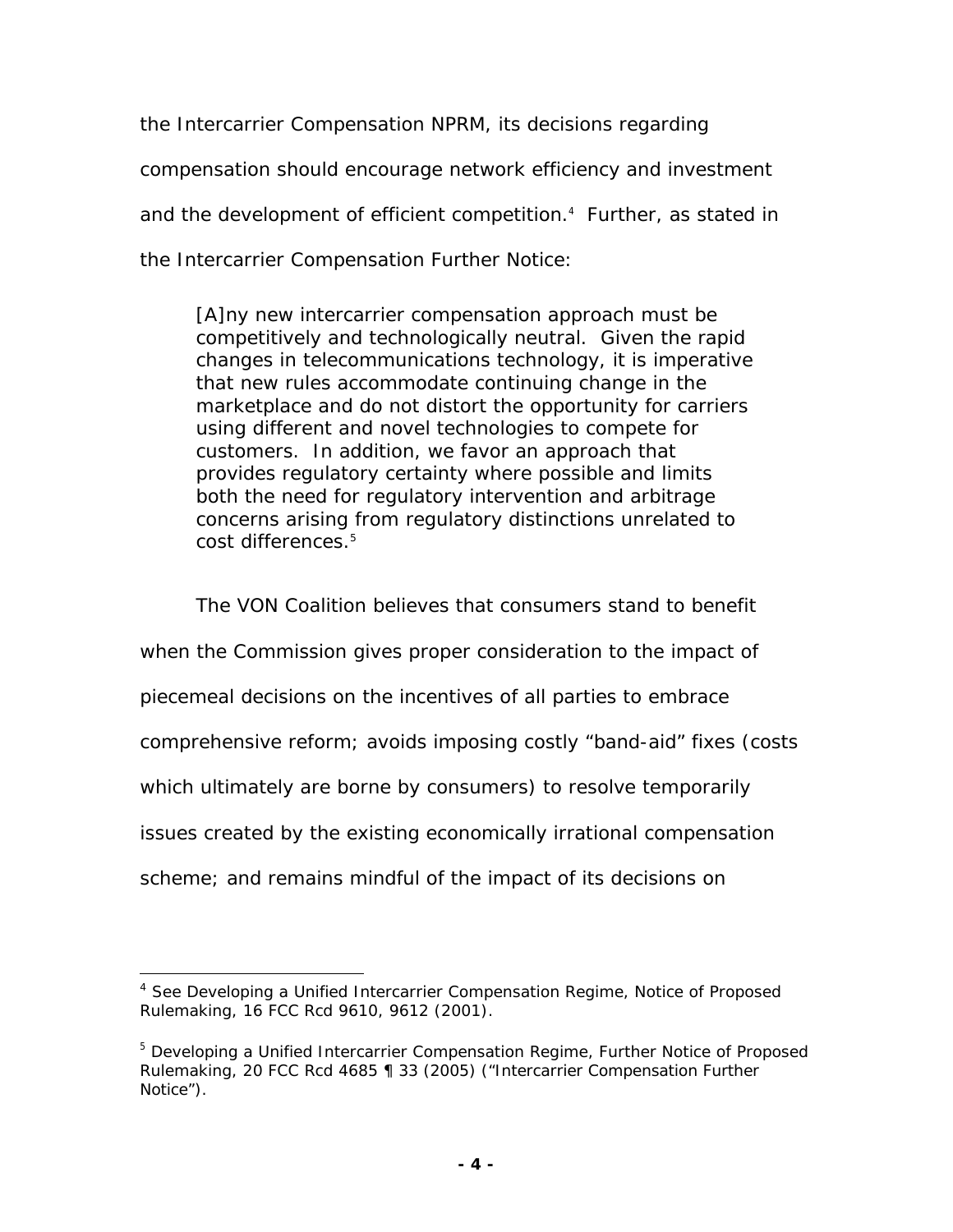consumers and ensures that its actions on these issues do not deter new investment in IP-enabled networks, applications, and services.

# **II. Current Industry Standards and Commission Rules Are Sufficient to Ensure That Providers Generate and Deliver Call Identifying Information**

# **A. The Record is Void of Alternative Solutions Focusing on the Terminating Carrier.**

The VON Coalition is concerned that the Commission is considering expensive, backward-looking fixes to the phantom traffic issue, but the problem has not been adequately quantified and the costs and burdens of the proposed solutions have not been adequately examined. For example, proponents of additional regulatory burdens seek to impose additional regulatory costs on the advanced technologies that stand to save consumers billions of dollars, but ignore a more reasonable solution to their purported problems – adopting technology and equipment in their own networks that will better identify traffic and call details. For example, Carrier Management Systems Inc. ("CMSI") offers one such solution called *Phantom Tracker.™* CMSI advertises the product as software that:

includes EAS, IntraLATA Toll, Common Toll, and feature group Phantom Usage reporting and detects call laundering on many different types of trunk groups. The software will help identify long distance traffic that has been terminated over trunks designated only for local traffic such as EAS groups. It also breaks calls down by LATA / MTA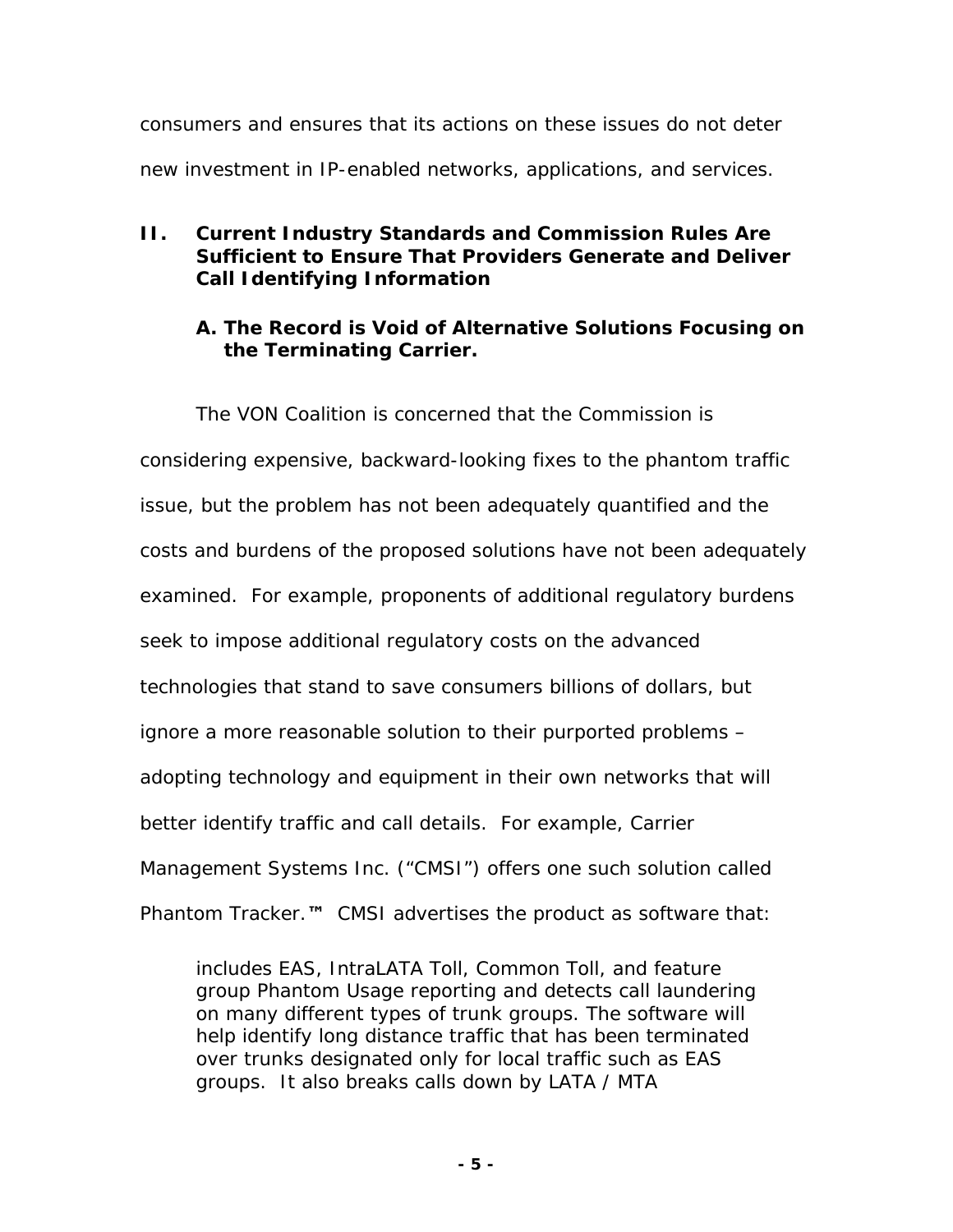jurisdiction so that Common Toll and IntraLATA toll groups can be monitored.<sup>6</sup>

The availability of solutions like *Phantom Tracker* readily confirms that proponents of addition regulatory burdens have options other than imposing outdated technical mandates and unnecessary costs on advanced technologies and consumers of IP services.

# **B. Current Commission Rules Require Transmission of Calling Party Information.**

The Commission's rules already require carriers that utilize Signaling System 7 ("SS7") to transmit the calling party number associated with an interstate call to interconnecting carriers.<sup>7</sup> Strict enforcement of this rule, rather than adoption of new rules, will ensure that all providers in the communications stream deliver information to intermediate and terminating providers that may be used to determine the jurisdiction of calls. Thus, the Phantom Traffic proposal is not needed.

The VON Coalition supports strict Commission enforcement of the requirement that, for traffic that interconnects with the PSTN, all originating and intermediate providers transmit without alteration,

 $\overline{a}$ <sup>6</sup> *See* http://www.nams.net/phantom-traffic.html. The VON Coalition's reference to CMSI's solution is merely for instructional purposes. It is not intended to be an endorsement of the solution.

 $7$  47 C.F.R. §64.1601(a).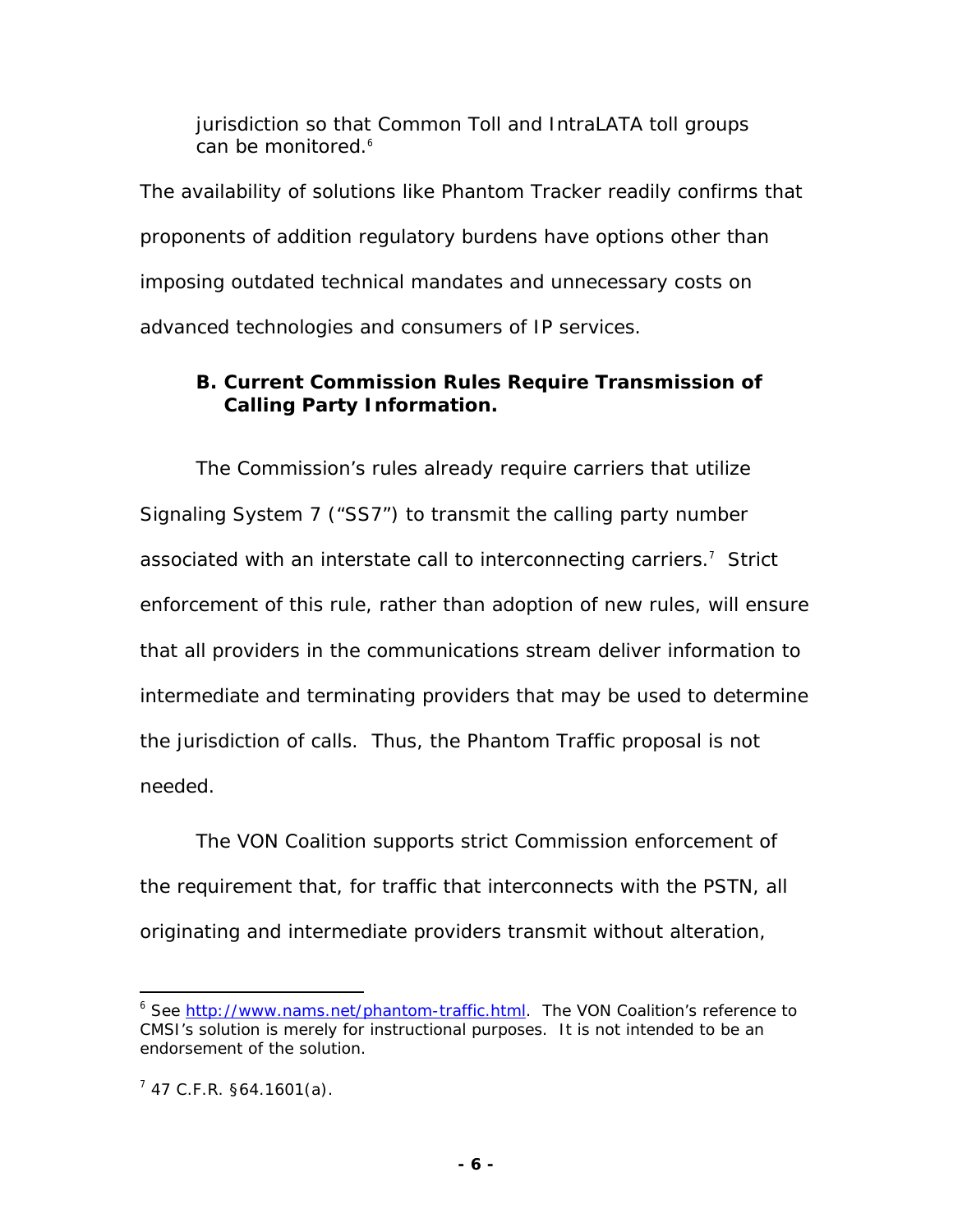calling party number or charge number ("CPN" or "CN") information for traffic where SS7 signaling is used and the passing of automatic number identification ("ANI") information when multi-frequency ("MF") signaling is used.

#### **C. Advanced Technologies Should Not Be Burdened With Backward-Looking Signaling Requirements.**

It is critical that the Commission consider the technical variations of networks and not try to retrofit new technologies into legacy network solutions. IP networks and the gateways that enable the transition between broadband communications and the PSTN are critical links for empowering consumers and driving economic benefits. By avoiding rules that create new obligations to generate call identifying information where such information does not generate organically due to technical parameters, the Commission will ensure continued investment in IP-enabled networks, and avoid backwardlooking decisions that can stifle innovation, impede technology investment, and slow the transition to broadband communications. Ultimately, should the Commission determine it is necessary to adopt additional rules addressing the passing of call signaling information, it should make explicit that intermediate carriers have no obligation with respect to signaling information population except to pass on what the originating provider gives them in the required signaling parameters.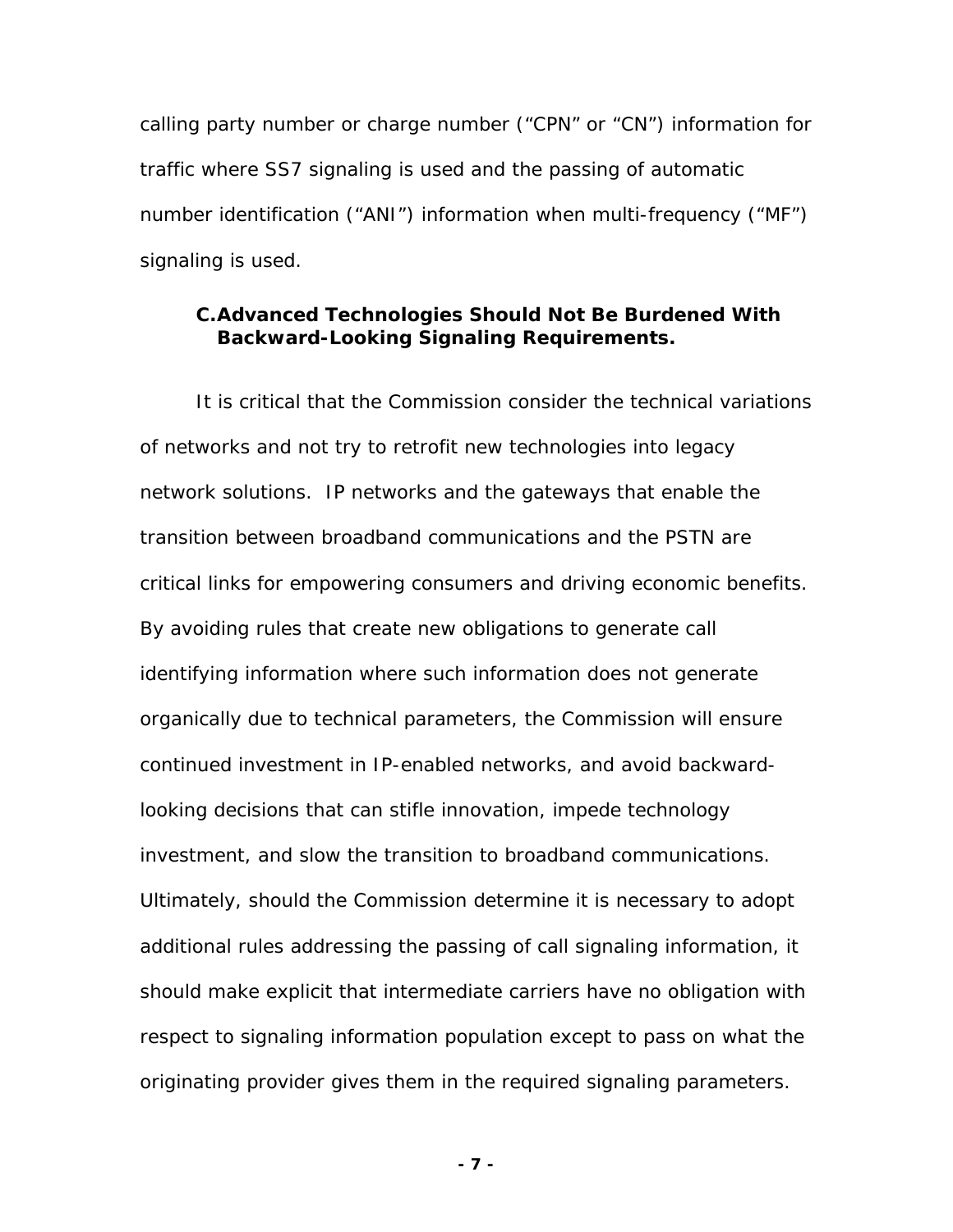Most importantly, the Commission should never permit terminating carriers to resort to self-help in enforcing any of the Commission's call identifying rules. Some ILECs have suggested that both intermediate and terminating carriers should have the right to block "improperly labeled traffic." Because such action blatantly gives competitors the ability to discriminate and is customer affecting, the Commission should never tolerate or permit blocking of any calls under any circumstances. More specifically, no carrier should be permitted to discriminate on the basis of: (1) the classification of the requesting carrier;<sup>8</sup> (2) the classification of the requesting carrier's customers; (3) the location of the requesting carrier's customers; (4) the geographic location of any of the end-users who are parties to the communication;  $9$  or (5) the architecture or protocols of the requested carrier's network or equipment. Such protections will ensure that consumers will fully realize the benefits of innovative VoIP services without being harmed by inefficient and outdated legacy regulatory regimes.

<sup>&</sup>lt;sup>8</sup> The VON Coalition opposes the imposition of the current access regime to VoIP traffic, and recommends that the Commission permit existing arrangements to remain in place during any reform transition period. Current arrangements permit VoIP providers to originate and terminate traffic as a business end user, or through the use of local carriers, paying cost based rates based on reciprocal compensation, pursuant to Section 251(b)(5).

<sup>&</sup>lt;sup>9</sup> The VON Coalition opposes any origination charges that distinguish between local and toll traffic because such charges allow the originating provider to discriminate based on the geographic location of the end-users who are parties to the communication.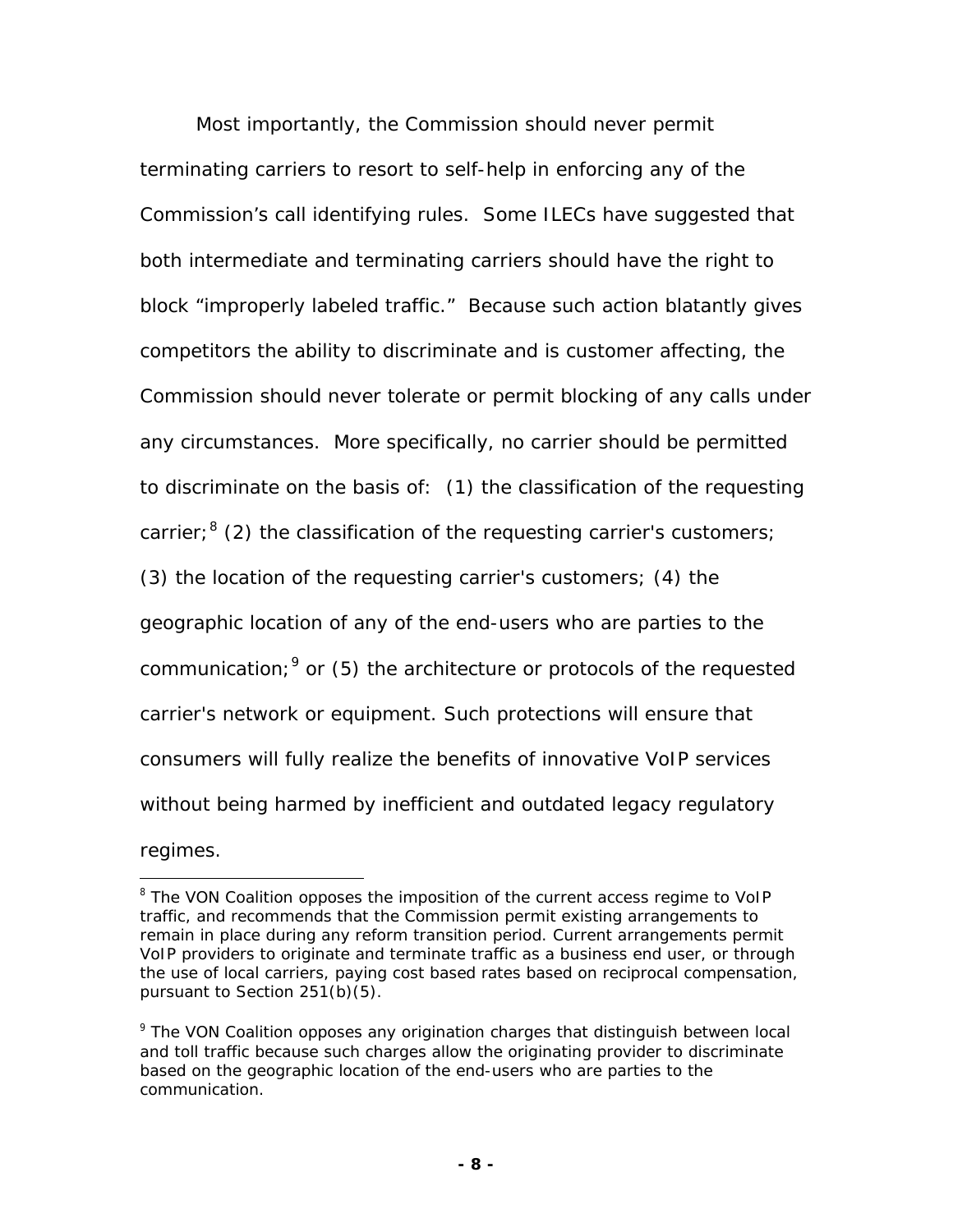**III. Adopting Interim Measures Could Undermine Broader Intercarrier Compensation Reform** 

Despite frequent conflation, there is a difference between identifying traffic and deciding which intercarrier compensation charge should apply. While the Missoula phantom traffic proposal represents itself as dealing with "industry standards for the creation and exchange of call information," in reality, Appendix B seeks to impose a compensation rate on VoIP traffic that reflects a blend of intrastate and intrastate switched access and reciprocal compensation rates. Moreover, a major omission from the plan is the fact that carriers terminating calls to VoIP providers are not required to identify traffic and pay reciprocal compensation under this proposal, thus, such proposal would be in conflict with Section  $251(b)(5)$  of the Act.<sup>10</sup>

 As stated previously, the VON Coalition supports the requirement that, for PSTN connected services, all providers in the communications stream pass organically generated call identifying information without modification. However, imposing a blended compensation rate that includes some variation of per-minute access charges on the most innovative of IP calls is a burden on consumers, a deterrent to innovation and investment, and a backwards step away

 $10$  47 U.S.C. §251(b)(5) imposing a duty on carriers to "establish reciprocal compensation arrangements for the transport and termination of telecommunications."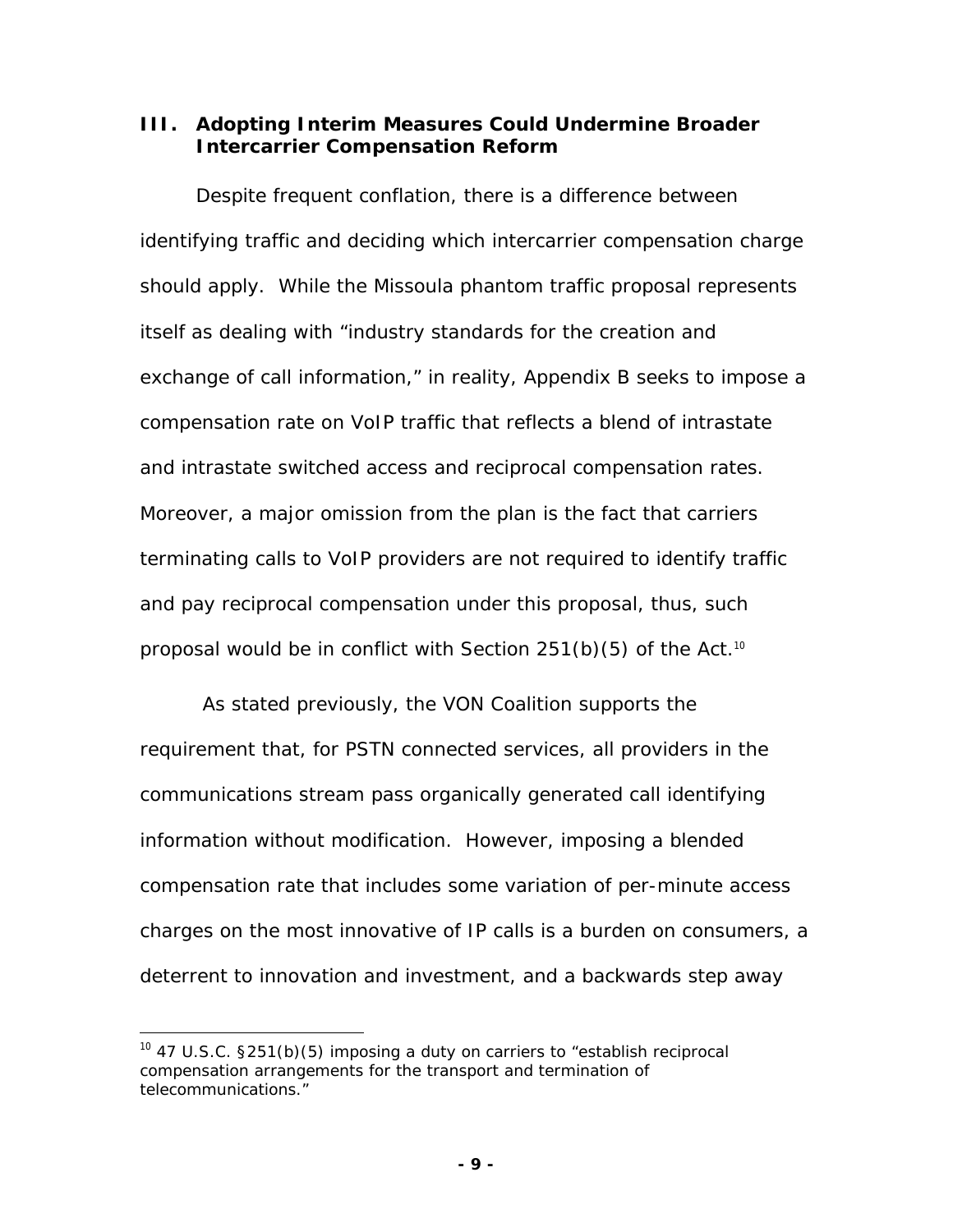from the broadband world that the Missoula Plan drafters purport to support.

The VON Coalition is concerned that reform efforts will be delayed and ultimately may fail if the Commission adopts interim decisions that negatively affect one segment of the industry without appropriate consideration of the impact on all segments. The compensation structure proposed for IP-originated traffic by the Missoula Plan supporters is inextricably intertwined with the comprehensive intercarrier compensation reform issues under consideration by the Commission.<sup>11</sup> The Commission must be wary of carving out IP-enabled services for rate raising treatment among the many compensation issues currently pending. While such a piecemeal approach to addressing intercarrier compensation may temporarily provide a new revenue source for some terminating carriers, it would negatively affect many other segments of the industry and drive consumers away from the PSTN altogether. Such a result only would serve to exacerbate problems created by the un-economic compensation structure, rather than resolving those problems.

Just last year, five Rural ILECs and US Telecom wrote to Senator Inouye arguing that the Commission should not take interim steps to

<u>.</u>

<sup>11</sup> *See generally Intercarrier Compensation Further Notice*.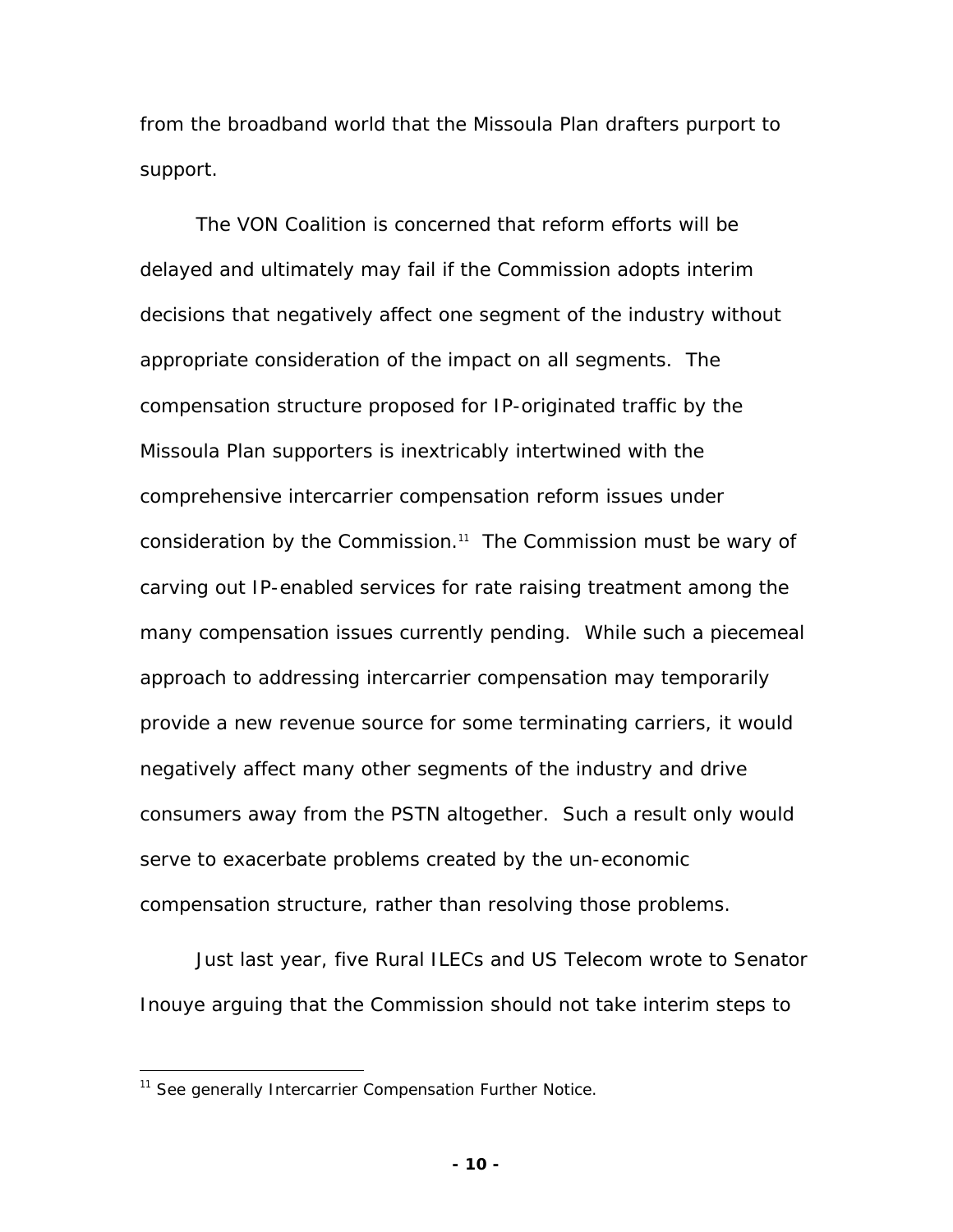clarify the correct compensation regime for VoIP because "[t]hese issues should be addressed comprehensively and not in a piecemeal fashion, as the FCC has previously recognized. $12$  They argued that to "act on an ad hoc basis on only one aspect of a much larger problem at this stage is totally unwarranted." They asked for help in preventing the "FCC from taking any hasty, ill-timed, and ill-conceived action."<sup>13</sup>

The VON Coalition likewise agrees that acting on an *ad hoc* basis on only one aspect of a much larger problem at this stage is totally unwarranted. Instead, it urges the Commission to focus attention on completing action on its omnibus intercarrier compensation reform proceeding. Such an approach avoids imposing costly but temporary "band-aid" requirements on ESPs, protects VoIP consumers from arbitrary price increases, and ensures that new investment in IPenabled networks, applications, and services is not unnecessarily deterred. Until the Commission establishes a comprehensive compensation scheme that reflects a unified rate, self-help measures

<sup>&</sup>lt;sup>12</sup> Eastern Rural Telecom Association, Independent Telephone and Telecommunications Alliance, National Telecommunications Cooperative Association, Organization for the Promotion and Advancement of Small Telecommunications Companies, United State Telecom Association, Western Telecommunications Alliance Letter to Senator Daniel K. Inouye (Feb. 3, 2005).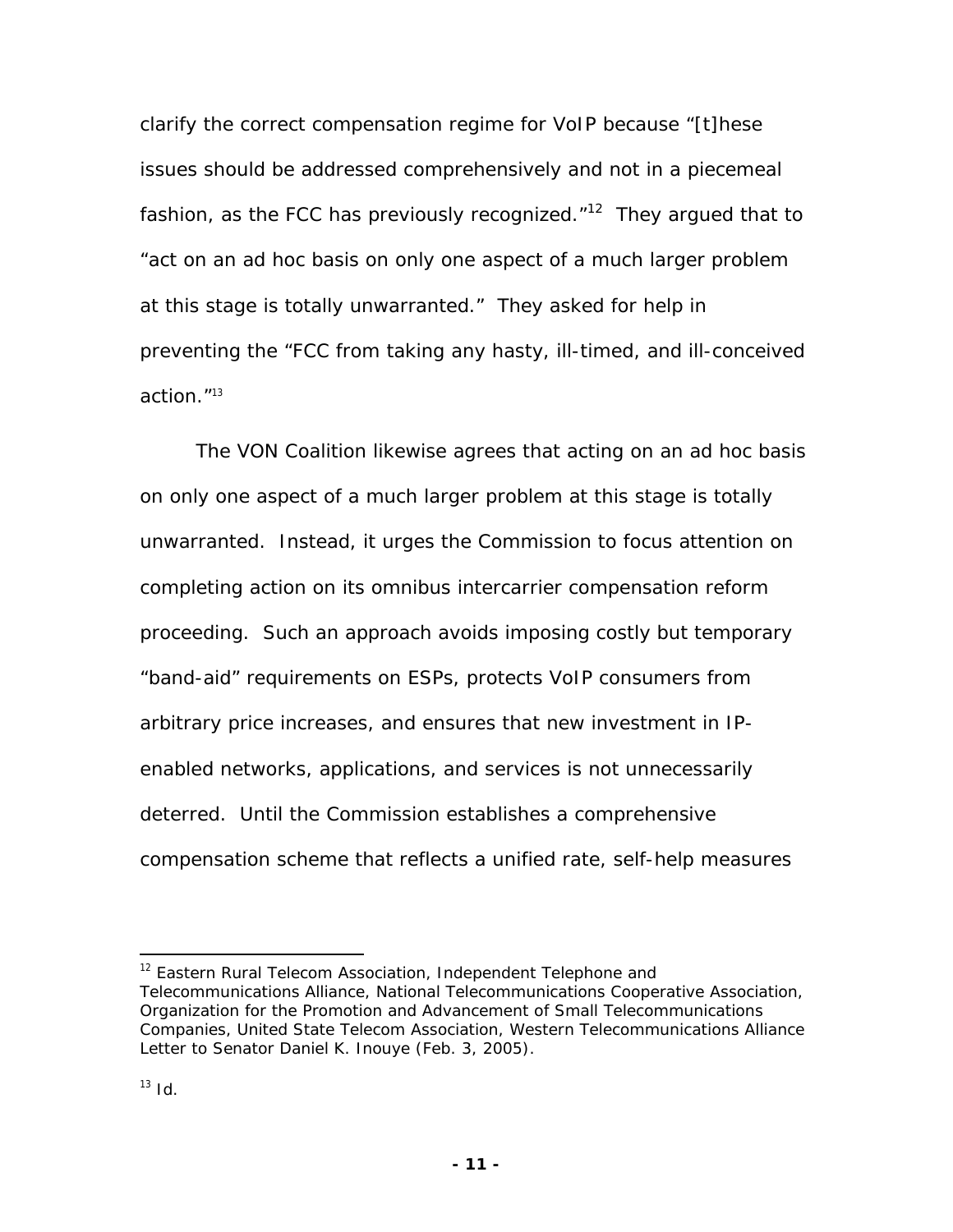will likely increase, along with the very real risk of creating new problems while exacerbating others.

It makes little sense to require carriers to make costly investments to enable last generation equipment to make jurisdictional distinctions between categories of traffic while the Commission is rightly considering whether to eliminate all such jurisdictional distinctions.<sup>14</sup> A piecemeal approach might temporarily appease some, but it would negatively affect many others, including

consumers.15

1

The additional cost of implementing the solutions twice (once now, once when the comprehensive plan is adopted) versus the lack of information regarding the full scope of the problem, benefits gained, disincentives for comprehensive reform, plus the economic benefits

<sup>14</sup> *See* Letter from Paul Garnett, CTIA-The Wireless Association to Marlene H. Dortch, Secretary, FCC, Developing a Unified Intercarrier Compensation Regime, CC Docket No. 01-92 at pp. 3-4 (filed Jan. 13, 2006). To this end, the VON Coalition supports the proposal made by US Telecom to resolve phantom traffic issues, acknowledging that IP-originated calls may not include a NANP calling number. US Telecom Ex Parte, Developing a Unified Intercarrier Compensation Regime, CC Docket No. 01-92 (filed Nov. 10, 2005) ("Every originating provider must transmit in its signaling, where possible with its network technology deployed at the time the call was originated, the telephone number assigned to the calling party.")(emphasis added).

 $15$  SBC (now AT&T) has also acknowledged the problems of piece-part decision making. Letter from James C. Smith, Sr. Vice President, SBC, to Chairman Michael Powell, FCC, *Level 3 Communications LLC Petition for Forbearance Under 47 U.S.C. § 160(c) from Enforcement of 47 U.S.C. § 251(g), Rule 51.701(b)(1), and Rule 69.5(b)*, WC Docket No. 03-266 (filed Feb. 3, 2005) (attempts to "jump out ahead of the Commission on intercarrier compensation reform by obtaining a quick, selfserving fix on *one* intercarrier compensation issue without the slightest regard for how such piecemeal relief would complicate resolution of all the *other* issues to which this one issue is inextricably tied." ).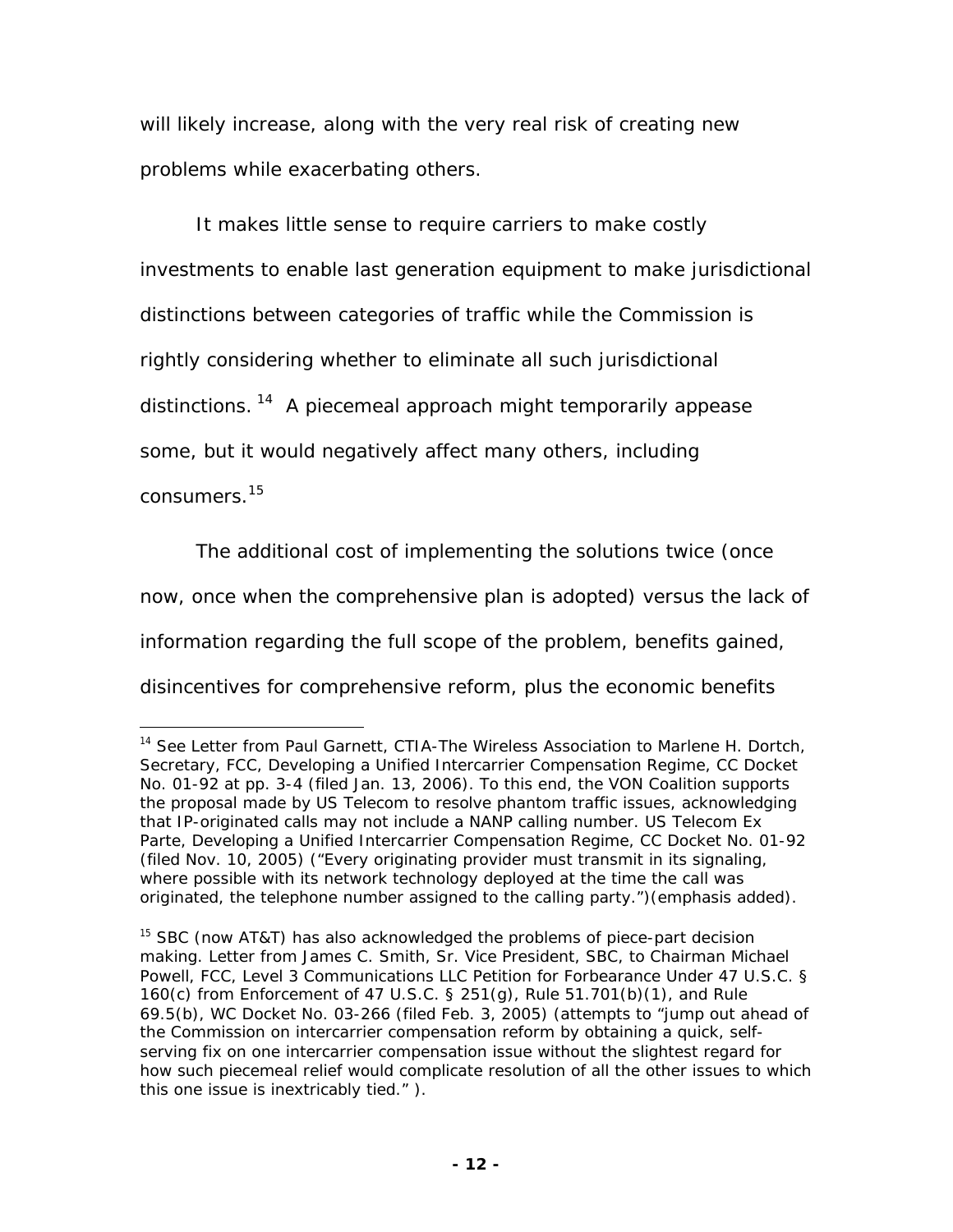lost because of additional disincentives for deploying IP services created as a result of piecemeal reform, all weigh heavily against complicated short term band aids. It also flies in the face of the FCC's landmark *Vonage* decision that found that numbers are poor fit for geographic location identification. Once the Commission has adopted a unified rate structure, the originating and terminating endpoints of a call will be irrelevant, thus obviating the need for specific interim rules addressing the issue.

#### **IV. Getting to the Right Intercarrier Compensation Regime**

The current regime is, in a word, broken and the apparent catalyst behind the request for new phantom traffic rules is the very issue that should be driving the Commission to adopt comprehensive compensation reform: rapid technological changes in the communications industry have made virtually all current compensation and billing mechanisms obsolete. The Commission should focus its efforts on reforming the compensation structure to ensure that the above-cost access charge subsidy regime currently used to support outdated technology is not extended to next-generation IP technologies at the expense of innovation and ultimately, to the detriment of consumers.

As a first step, the Commission should establish a set of foundational principles to guide the development of a new, forwardlooking intercarrier compensation regime. More specifically, the VON

**- 13 -**